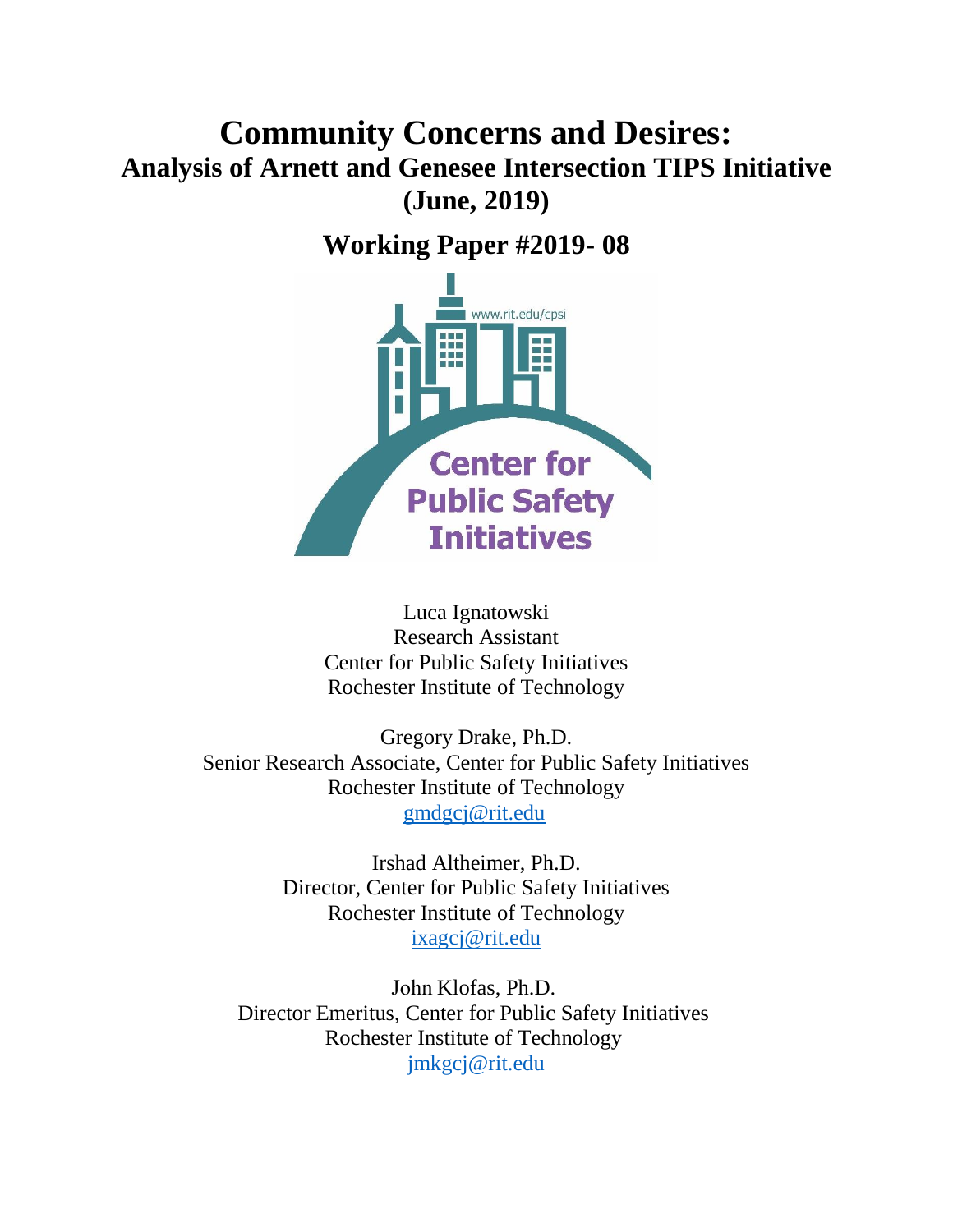#### **Survey**

On Thursday, June  $27<sup>th</sup>$ , 2019, Project TIPS (Trust, Information, Programs, and Services) was held in the neighborhood surrounding the intersection of Arnett Boulevard and Genesee Street in Rochester, New York. These events are designed to show support for the neighborhood, to investigate community members' concerns and desires for their neighborhood, and to strengthen community and police relationships. This report will summarize the findings from the analysis of the collected surveys and includes the various aspects of the neighborhood that the Arnett-Genesee community liked, the assessment the community made of their neighborhood, and the initiatives or activities the residents would like implemented within their neighborhood. Finally, this paper will provide multiple anecdotes that the Arnett-Genesee community wishes to share with law enforcement and community members in the neighborhood.

#### **Methodology**

One component of Project TIPS is a neighborhood survey of the residents. Unlike previous years, the survey was implemented twice: door-to-door the day prior, and again during the event at the intersection of Arnett and Genesee. Careful considerations were made to avoid surveying the same people twice. The day before the event, groups of two or three volunteers were sent out to administer the survey, divided by 20 street segments in the neighborhood. Each group was partnered with at least one uniformed law enforcement officer. Groups were instructed to read a readymade script in order to conduct the survey. Only those houses where adult residents responded and agreed to take the survey are included in the sample. Because of this door-to-door sampling method, the resulting sample is not a random sample of the Arnett-Genesee intersection community. Despite this, the resulting analysis should give valuable insight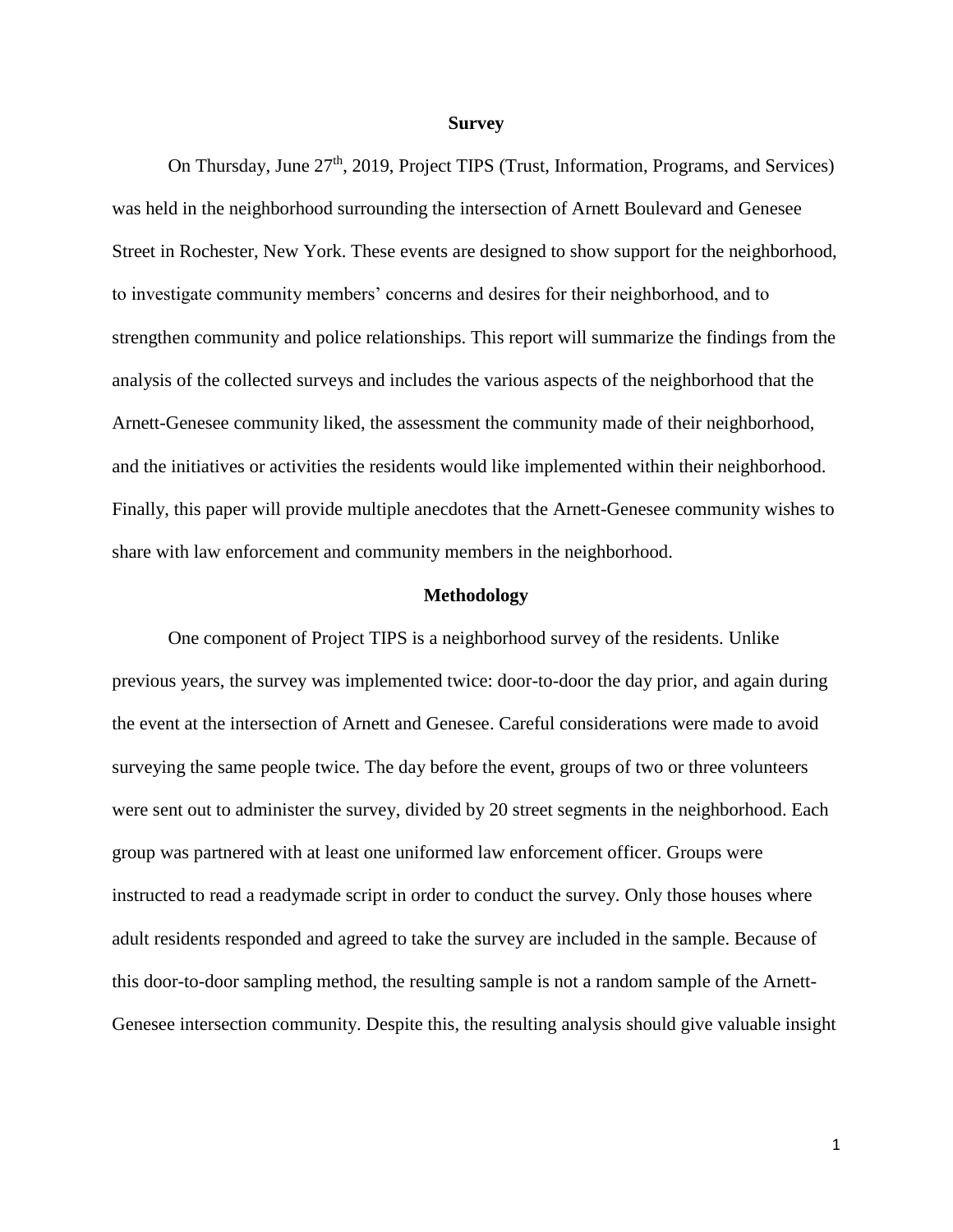into the residents who live there. The day of the event, students and faculty from CPSI implemented the same survey among event attendees.

#### **Key Findings**

The survey that was administered included a list of 16 questions which, in addition to questions on demographics, collected data regarding community perceptions of the police, satisfaction with the police, collective efficacy, and community concerns of crime. A total of 107 surveys were completed from 20 different sections in the neighborhood prior to the event, and 12 surveys the day of the event, resulting in a grand total of 119 completed surveys<sup>1</sup>. It is possible that the low number of responses on the day of the event could be explained by the fact that the surveys were administered at around 2pm on a traditional workday, meaning those at work would not be represented in the sample. In addition, hot weather and limited shade may have deterred some from attending the event. There were no significant differences in survey responses between the surveys administered prior to the event and surveys administered the day of the event.

#### **Demographics**

Of the 119 respondents who took the TIPS survey, African Americans represented the largest group (69%), while 8% reported Hispanic or Latino ethnicity. Overall, nearly 84% of the respondents identified themselves as being a racial or ethnic minority. Most participants reported being 25-44 years of age (32.7%). This was closely followed by individuals who reported being either 45-64 years of age (28%) or 65 and older (28%). Most of the survey respondents identified themselves as being female (61.8%). For a complete list of sample demographics, see Figure 1. The top percentages in each category are highlighted in bold.

 $\overline{\phantom{a}}$ 

 $<sup>1</sup>$  Some respondents did not answer some questions.</sup>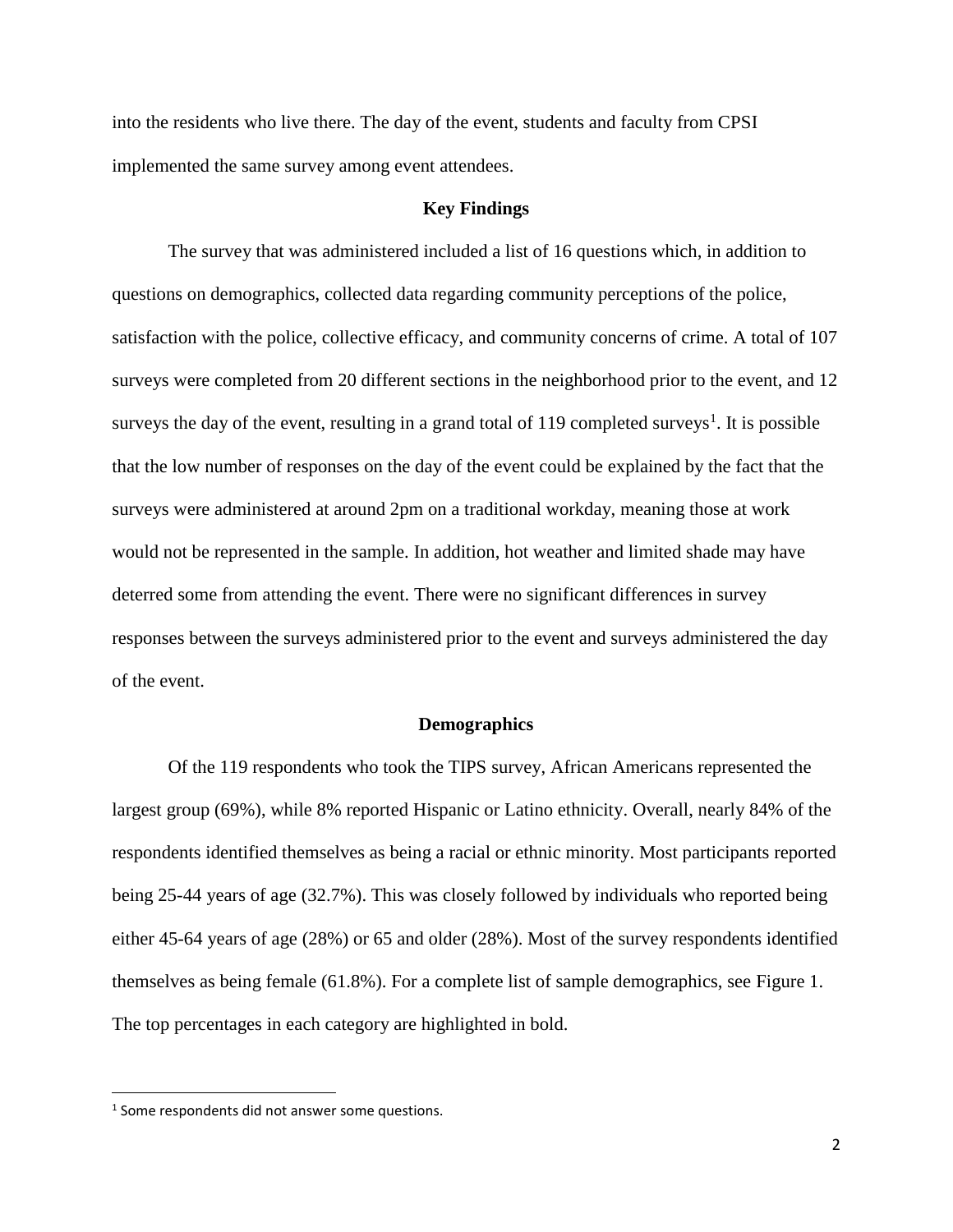| Race & Ethnicity $(n=100)$ | Percentage |
|----------------------------|------------|
| African American           | 69.0%      |
| Caucasian                  | 16.0%      |
| Hispanic/Latino            | 8.0%       |
| Jamaican                   | 2.0%       |
| <b>Puerto Rican</b>        | 1.0%       |
| Mixed                      | 3.0%       |
| Other                      | 1.0%       |

# **Figure 1: Sample Demographics of the 2019 Arnett-Genesee TIPS Respondents**

| Age $(n=107)$    | Percentage |
|------------------|------------|
| 18-24            | 11.2%      |
| 25-44            | 32.7%      |
| $45 - 64$        | 28.0%      |
| $65+$            | 28.0%      |
|                  |            |
| Gender $(n=110)$ | Percentage |
| Male             | 38.2%      |
| Female           | 61.8%      |

## **Survey Results**

## **Community Concerns**

The TIPS survey asked residents whether they believed several types of crime and quality of life problems were of major concern, minor concern, or not at all a concern within their neighborhood. These problems included drug use, theft and burglary, violence, gangs, drug selling, stray animals, speeding, and property maintenance concerns.

The most prominent concern expressed by residents was speeding and traffic issues, with 40.5% of the respondents citing speeding and traffic issues as being a major concern in their neighborhood. Drug use and drug selling were also notable, as many of the respondents reported these as being major concerns as well. For a complete list of the major, minor, and no concerns, see Figure 2.

| <b>Concerns</b>                           |       | <b>Not at All Minor Concern</b> | <b>Major Concern</b> |
|-------------------------------------------|-------|---------------------------------|----------------------|
| Drug use $(n=118)$                        | 38.1% | 25.4%                           | 36.4%                |
| Theft/Burglary $(n=117)$                  | 55.6% | 26.5%                           | 17.9%                |
| Violence $(n=118)$                        | 53.4% | 21.2%                           | 25.4%                |
| Gangs $(n=117)$                           | 65.0% | 17.1%                           | 17.9%                |
| Drug Selling $(n=118)$                    | 47.5% | 19.5%                           | 33.1%                |
| <i>Stray Animals <math>(n=118)</math></i> | 58.5% | 30.5%                           | 11.0%                |
| Speeding $(n=116)$                        | 29.3% | 30.2%                           | $40.5\%$             |
| Property Maintenance $(n=117)$            | 60.7% | 23.1%                           | 16.2%                |

## **Figure 2: Neighborhood Concerns of the 2019 Arnett-Genesee TIPS Respondents**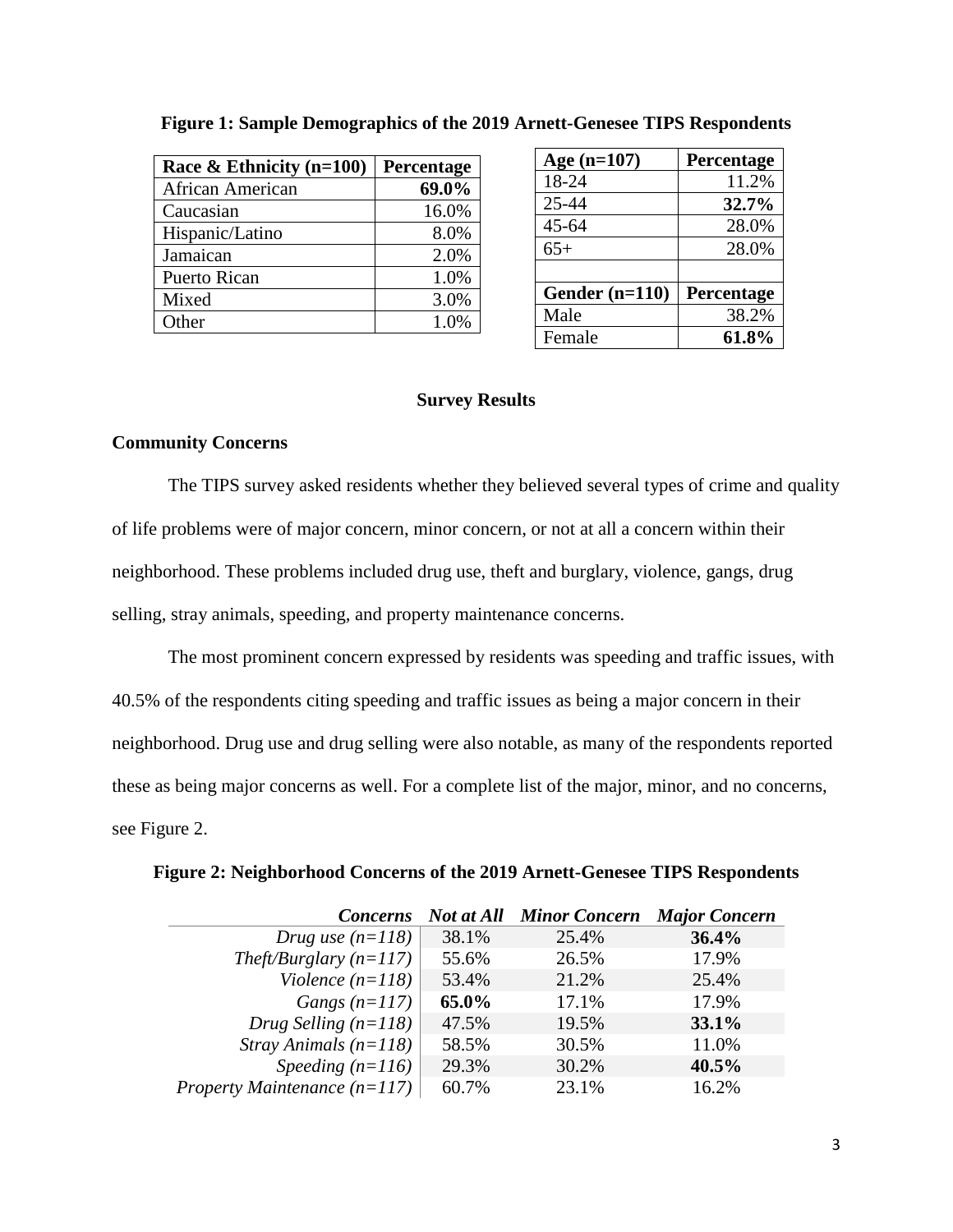## **Heroin and Opioids**

To further explore questions about drug use and drug sales, residents were asked to rate, on a scale of 1 to 10 in increasing severity, how much of a problem the sale and use of heroin was for them in their neighborhood. The vast majority of respondents (71.2%) rated the problem as being a 1. Additionally, a small minority of residents (13.5%) rated the problem as being greater than 5. See Figure 3 for the complete data set. A follow-up question asked respondents why they chose the number they selected. Popular responses included a lack of personal observations of heroin use and simply not knowing if such activity was taking place in the neighborhood.

An additional question asked residents if they knew anyone who had problems with heroin or other opioids. Of the 108 who responded, 15.7% of the respondents said yes, whereas 84.3% said no.



**Figure 3: Rating of Heroin Problem for 2019 Arnett-Genesee Respondents (n=111)**

# **Safety**

When asked how safe they felt in their neighborhood, 93% of the respondents stated that they either felt somewhat safe or very safe. Only about 7% of the respondents reported feeling somewhat unsafe or very unsafe in their neighborhood (see Figure 4). A follow-up question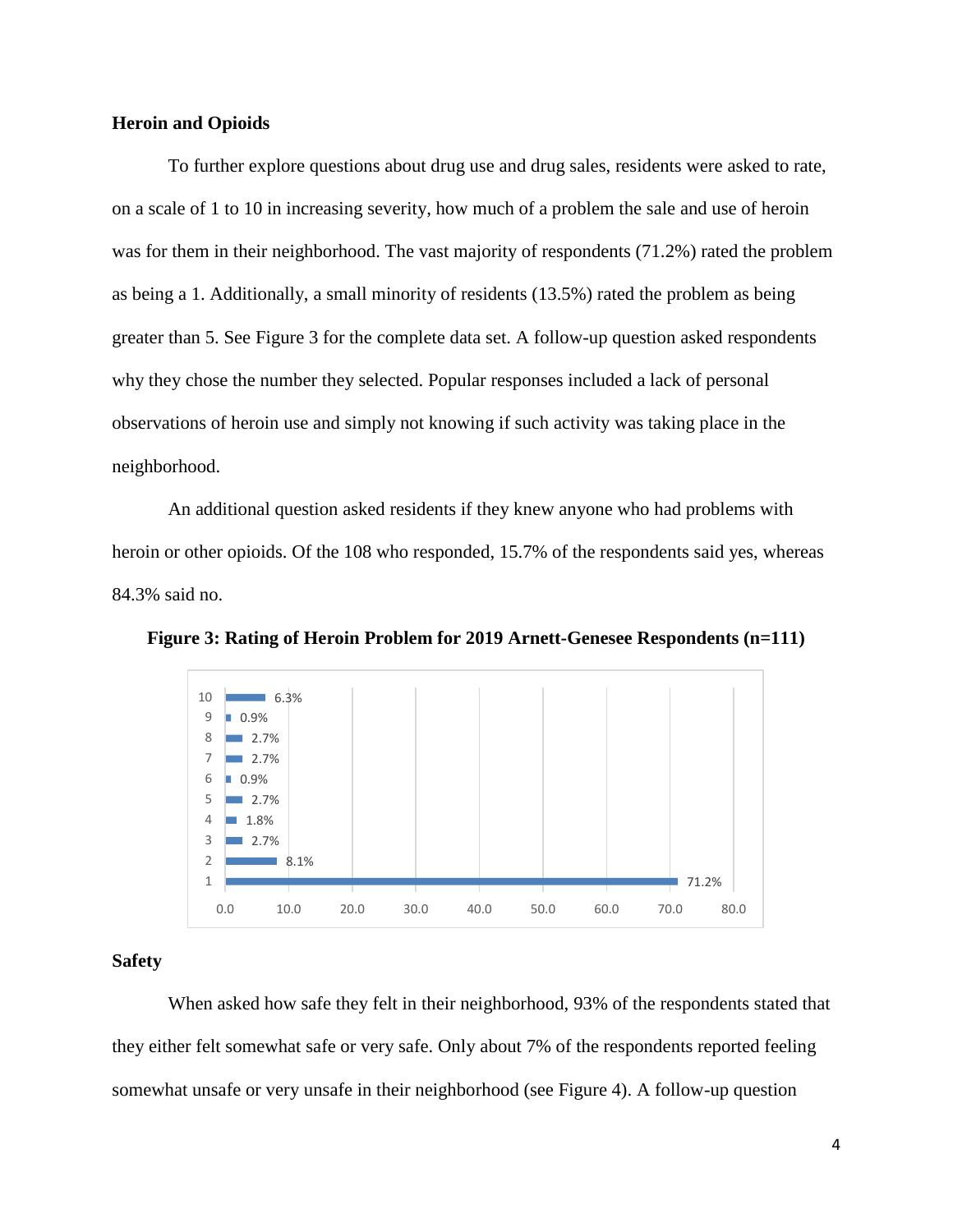asked for specific places or circumstances wherein they felt the least safe. The most common responses were, "at night," or at a specific time in the evening.



**Figure 4: Perceived Safety of the 2019 Arnett-Genesee TIPS Respondents (n=115)**

# **Relationships with the Police**

Among other questions, the survey included a section related to residents and their feelings towards and relationship with the Rochester Police Department. Residents were asked to respond on how much they agreed or disagreed with statements related to this theme. Residents were asked to respond with either strongly disagree, disagree, agree, or strongly agree. Statements included, "I trust the police to do what is best for the community," and, "The police here generally treat people with dignity and respect." When asked if they trust the police to do what's best for the community, over 85% of respondents answered with either agree (69.2%) or strongly agree (18%), while only 11.5% disagreed. For a complete list of responses from this section, see Figure 5.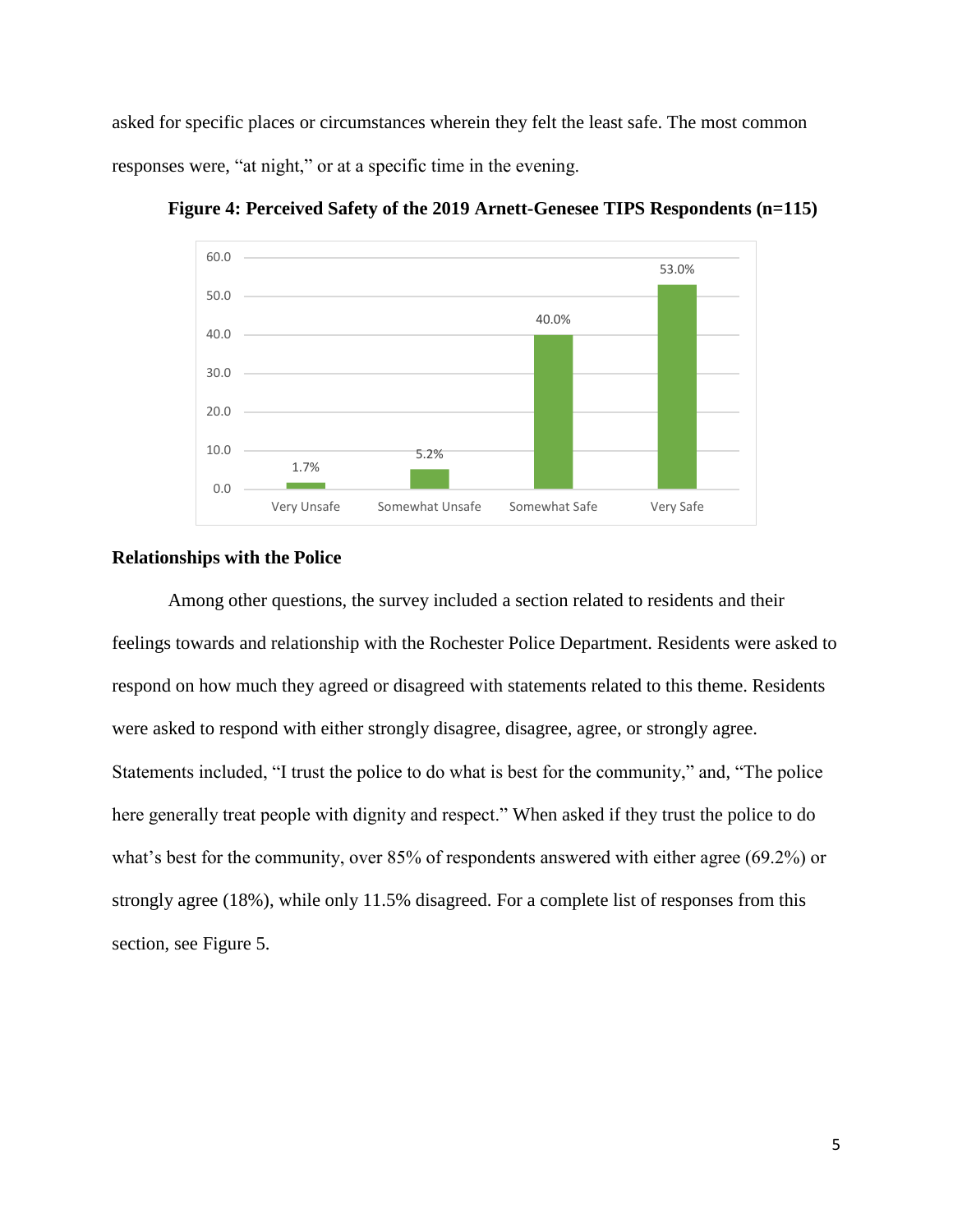|                                                           | Strongly<br>Disagree | Disagree | Agree | Strongly<br>Agree |
|-----------------------------------------------------------|----------------------|----------|-------|-------------------|
| RPD works hard to address issues of crime                 | 2.9%                 | 13.3%    | 64.8% | 19.0%             |
| RPD officers listen to what I have to say                 | 3.0%                 | 9.0%     | 70.0% | 18.0%             |
| I trust the police to do what's best for my community     | 1.9%                 | 9.6%     | 69.2% | 18.0%             |
| Police are generally fair in the way they enforce the law | 4.0%                 | 13.1%    | 70.7% | 12.1%             |
| Police generally treat people with dignity and respect    | 1.0%                 | 18.8%    | 67.3% | 12.9%             |
| Police work with community to solve problems that matter  | 1.0%                 | 15.2%    | 64.6% | 19.2%             |

**Figure 5: How much do you agree or disagree with these statements?**

In addition to this section, two questions were asked to gauge how comfortable residents felt with the police. When asked if they felt comfortable reporting issues or suspicious behavior to police, 91.4% of the respondents answered yes or sometimes, whereas only 8.6% responded no. Residents were also asked if they knew any officers who worked in their neighborhood. The majority of residents (75.2%) answered that they did not.

#### **Collective Efficacy**

Collective efficacy is defined as social cohesion between neighbors and a willingness to intervene on behalf of the greater good. This has been linked to increased levels of informal social control and reductions in neighborhood violence (Sampson, Raudenbush, & Earls, 1997). Residential stability, indicated by high rates of homeownership, has also been shown to help maintain social networks and informal social control as people's investment in their homes carries over towards investment into the community at large.

The survey asked the following two questions in order to measure residential stability and homeownership. The questions were, "How many years have you lived in the neighborhood?" and, "Do you own or rent your home?" The average tenure in the neighborhood was 18 years, with nearly 70% of respondents reporting having lived in the neighborhood for 6 or more years.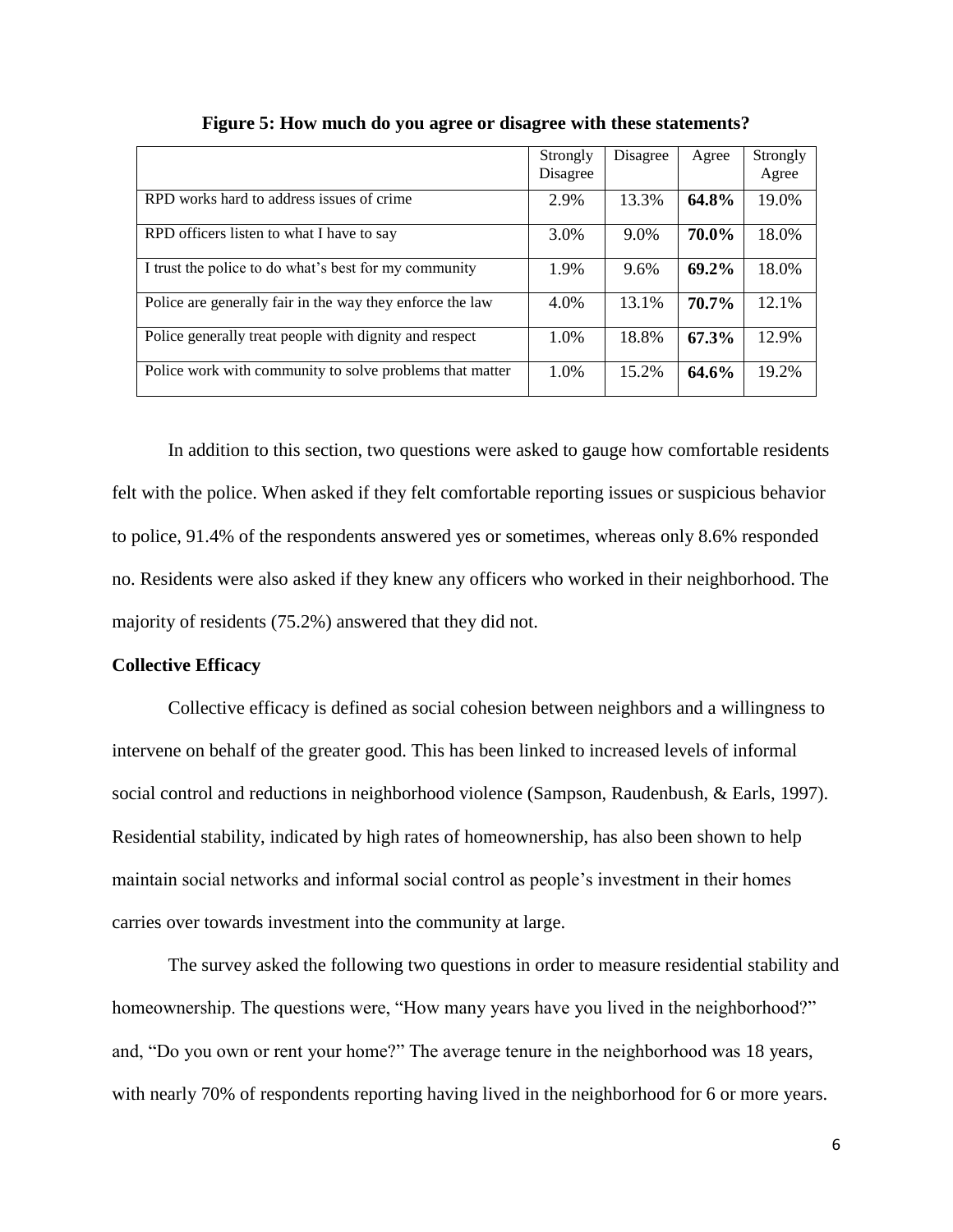Over half of the respondents (52.9%) answered that they own their home, while 40.3% stated that they rent their property. An additional 6.7% reported that they were staying with a friend or family member.



**Figure 6: 2019 Arnett-Genesee Respondents' Years in the Neighborhood (n=115)**





Research has shown that homeowners are much less likely to move from a community, which can lead to greater neighborhood stability. A crosstab analysis of these two questions was run to determine if this was true in this neighborhood. The analysis found that 17% of respondents reported that the length of time they rented their home was less than a year.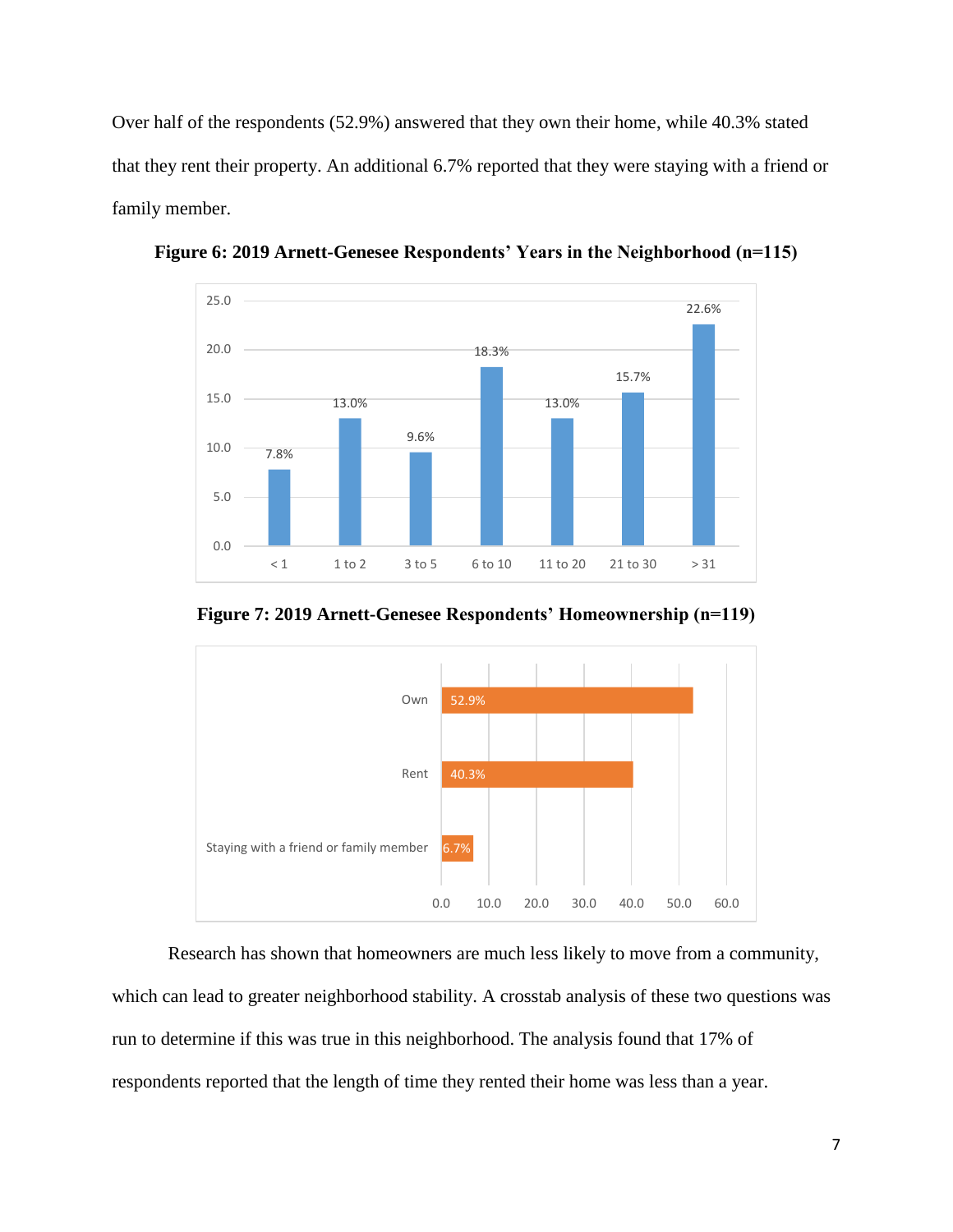Additionally, of the population which reported that they owned their home, over three quarters (76.7%) had lived in the community for at least 11 years. Conversely, over four fifths (80.8%) of the population which reported renting their home had done so for fewer than 10 years (see Figure 8 for complete chart).

|              | <b>Housing Status</b> |          |         |           |
|--------------|-----------------------|----------|---------|-----------|
| Years in     | Rent                  | Own      | Other   |           |
| Neighborhood | $(n=47)$              | $(n=60)$ | $(n=8)$ | $(n=115)$ |
| $\leq 1$     | 17.0%                 | 1.7%     | 0.0%    | 7.8%      |
| $1$ to $2$   | 27.7%                 | $0.0\%$  | 25.0%   | 13.0%     |
| $3$ to 5     | 17.0%                 | 5.0%     | 0.0%    | 9.6%      |
| 6 to 10      | 19.1%                 | 16.7%    | 25.0%   | 18.3%     |
| 11 to 20     | 14.9%                 | 10.0%    | 25.0%   | 13.0%     |
| 21 to 30     | 2.1%                  | 26.7%    | 12.5%   | 15.7      |
| > 31         | 2.1%                  | 40.0%    | 12.5%   | 22.6%     |
| Total        | 100.0%                | 100.0%   | 100.0%  | 100.0%    |
|              |                       |          |         |           |

**Figure 8: 2019 Arnett-Genesee TIPS Crosstabs: Housing Status and Neighborhood Tenure**

While there is evidence to suggest that the presence of homeowners can provide greater stability to the neighborhood, it is important to note that over a third (38.2%) of renters in the Arnett-Genesee community have lived in the area for 6 or more years. These renters may also provide some means of stability as they have invested considerable time in their community. This serves as a limitation to previous research and suggests that there might be such things as stable renters.

Social cohesion is an important part of neighborhood life as it can influence the community's willingness to intervene and assist neighbors. The TIPS survey measured social cohesion in the Arnett-Genesee community by asking residents a series of three questions related to this concept (see Figure 9 for complete list). Overall, most residents agreed or strongly agreed that people in their community are willing to help their neighbors (88.2%) and nearly three